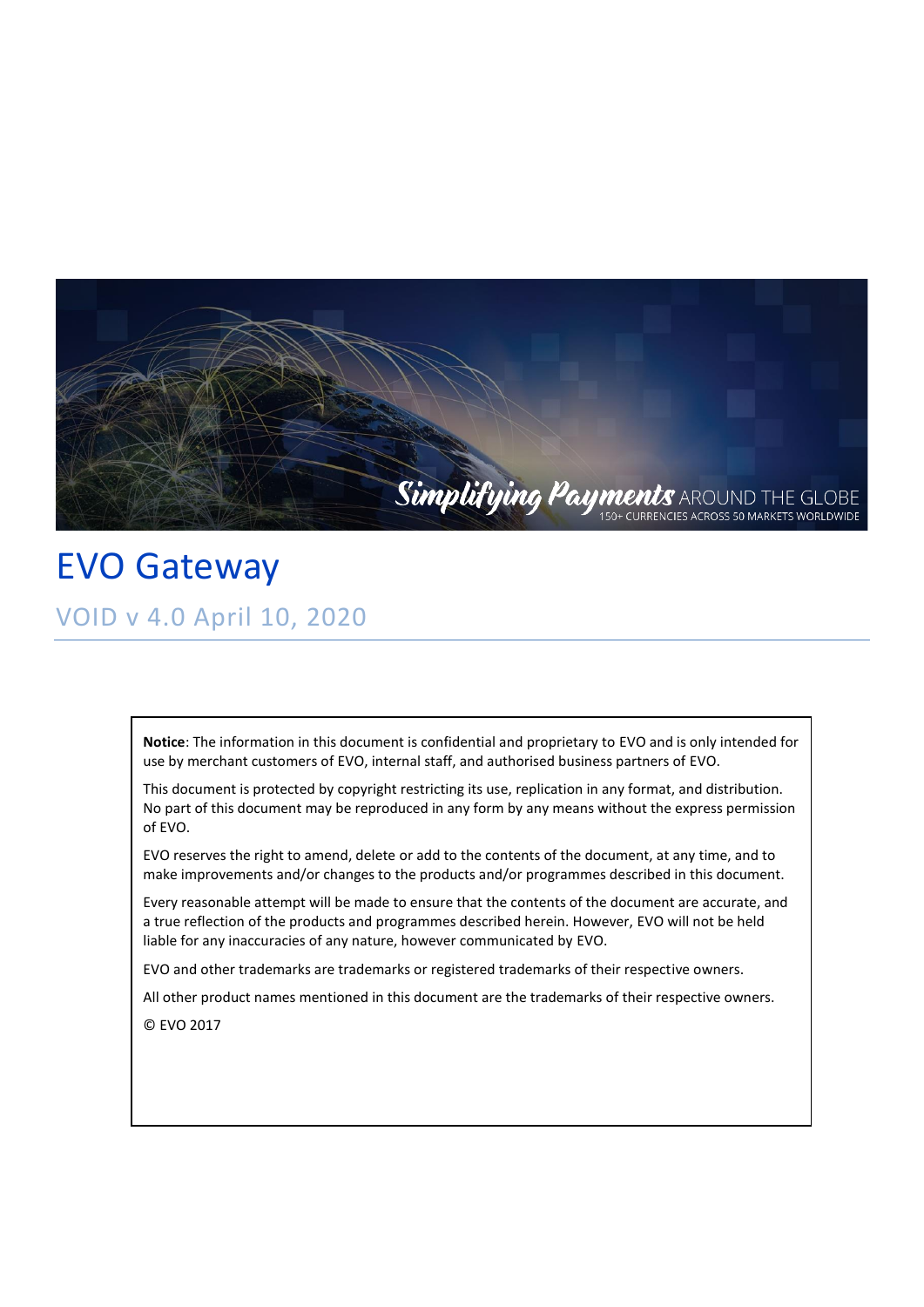

| $\mathbf{1}$   |               |  |
|----------------|---------------|--|
|                | 1.1           |  |
|                | 1.1.1         |  |
|                | 1.1.2         |  |
|                | 1.1.3         |  |
|                | 1.2           |  |
|                | 1.2.1         |  |
|                | 1.2.2         |  |
|                | 1.2.3         |  |
|                | 1.3           |  |
|                | 1.3.1         |  |
|                | 1.3.2         |  |
|                | 1.3.3         |  |
| $\overline{2}$ |               |  |
|                | 2.1           |  |
|                | 2.1.1         |  |
|                | 2.1.2         |  |
|                | 2.1.3         |  |
|                | $2.2^{\circ}$ |  |
|                | 2.2.1         |  |
|                | 2.2.2         |  |
|                | 2.2.3         |  |
|                | 2.3           |  |
|                | 2.3.1         |  |
|                | 2.3.2         |  |
|                | 2.3.3         |  |
|                |               |  |

#### <span id="page-1-0"></span>**Document Purpose**

The purpose of this document is to describe the VOID API Operation to enable merchant developers to integrate their webpages with the EVO Gateway. Refer to the EVO Gateway  $-0$  - Overview document for how this API Operation is used in the merchant processes.

VOID - API Operations can only be performed on transactions with a status of NOT\_SET\_FOR\_CAPTURE, after an AUTH API operation. The VOID - API Operation effectively cancels the AUTH API operation.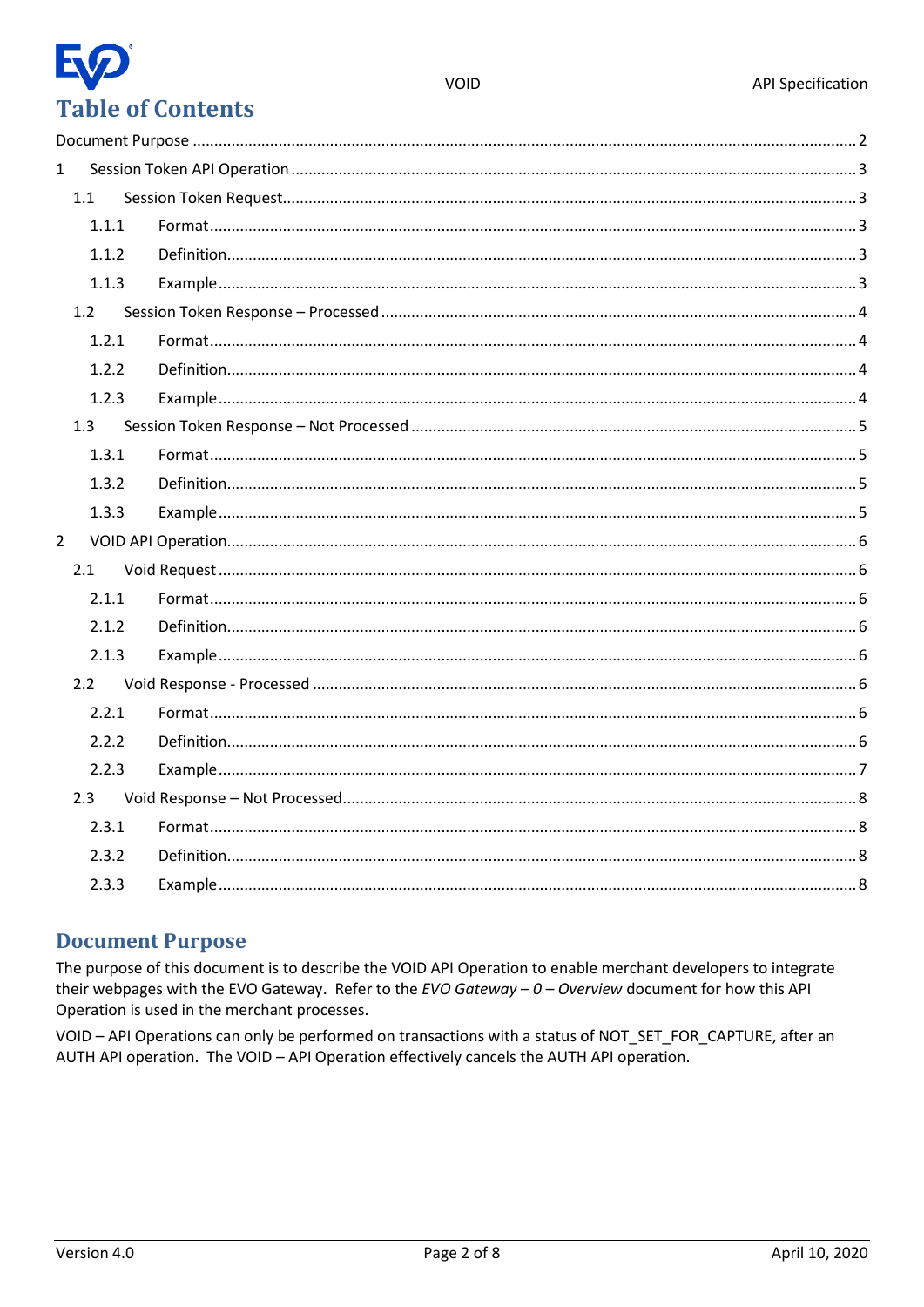# **EQ 1 Session Token API Operation**

# <span id="page-2-1"></span><span id="page-2-0"></span>**1.1 Session Token Request**

#### **1.1.1 Format**

<span id="page-2-3"></span><span id="page-2-2"></span>POST Request to Session Token Request URL (see Section 3 of the *EVO Gateway – 0 – Overview* document)

#### **1.1.2 Definition**

| Parameter            | Data Type           | Mandatory | Description                                                                                                                                                                                                                                                                                                                                                                                                                                                                                                                                       |
|----------------------|---------------------|-----------|---------------------------------------------------------------------------------------------------------------------------------------------------------------------------------------------------------------------------------------------------------------------------------------------------------------------------------------------------------------------------------------------------------------------------------------------------------------------------------------------------------------------------------------------------|
| merchantId           | Integer (18)        | Y         | The identifier for the merchant in the EVO Gateway provided at on-<br>boarding                                                                                                                                                                                                                                                                                                                                                                                                                                                                    |
| password             | String (64)         | Υ         | The merchant's password to the EVO Gateway provided at on-<br>boarding                                                                                                                                                                                                                                                                                                                                                                                                                                                                            |
| action               | String (enum)       | Y         | Must be "VOID"                                                                                                                                                                                                                                                                                                                                                                                                                                                                                                                                    |
| timestamp            | Integer (18)        | Y         | Milliseconds since 1970-01-01 00:00:00                                                                                                                                                                                                                                                                                                                                                                                                                                                                                                            |
| allowOriginUrl       | <b>String (253)</b> | Υ         | The merchant's URL that will make the Void Request (section 2.1)<br>Cross-Origin Resource Sharing (CORS) headers will allow only this<br>origin.                                                                                                                                                                                                                                                                                                                                                                                                  |
| originalTxId         | Integer (18)        | N         | The EVO Gateway transaction Id of the transaction to be voided<br>This will have been returned in the txld field of the Auth/Purchase<br>Response - Processed (see EVO Gateway - 2 - AUTH-PURCHASE-<br>VERIFY - Direct API or EVO Gateway - 2 - AUTH-PURCHASE-VERIFY -<br>Hosted Payment Page, as appropriate to the integration method)                                                                                                                                                                                                          |
| originalMerchantTxId | String (50)         | Υ         | The merchant's original transaction identifier of the transaction to be<br>voided, that was provided in the merchantTxId field of the<br>Auth/Purchase Session Token Request and Auth/Purchase Request<br>(see EVO Gateway - 2 - AUTH-PURCHASE-VERIFY - Direct API or EVO<br>Gateway - 2 - AUTH-PURCHASE-VERIFY - Hosted Payment Page, as<br>appropriate to the integration method)                                                                                                                                                               |
| agentId              | String (18)         | N         | Identifier of the merchant's operator or agent on behalf of the end<br>customer, if the operation is not performed by the merchant, and the<br>merchant wants to track the operator who performed the transaction<br>Note: this is not the same as the operatorId or userAgent fields of the<br>Auth/Purchase Session Token Request and Auth/Purchase/Verify<br>Request (see EVO Gateway - 2 - AUTH-PURCHASE-VERIFY - Direct API<br>or EVO Gateway - 2 - AUTH-PURCHASE-VERIFY - Hosted Payment<br>Page, as appropriate to the integration method) |

#### **1.1.3 Example**

<span id="page-2-4"></span>merchantId=1111111&password=klw74U6yt40mNo&originalTxld=1234&originalMerchantTxId=12345&allowOriginU rl=www.merchantsite.com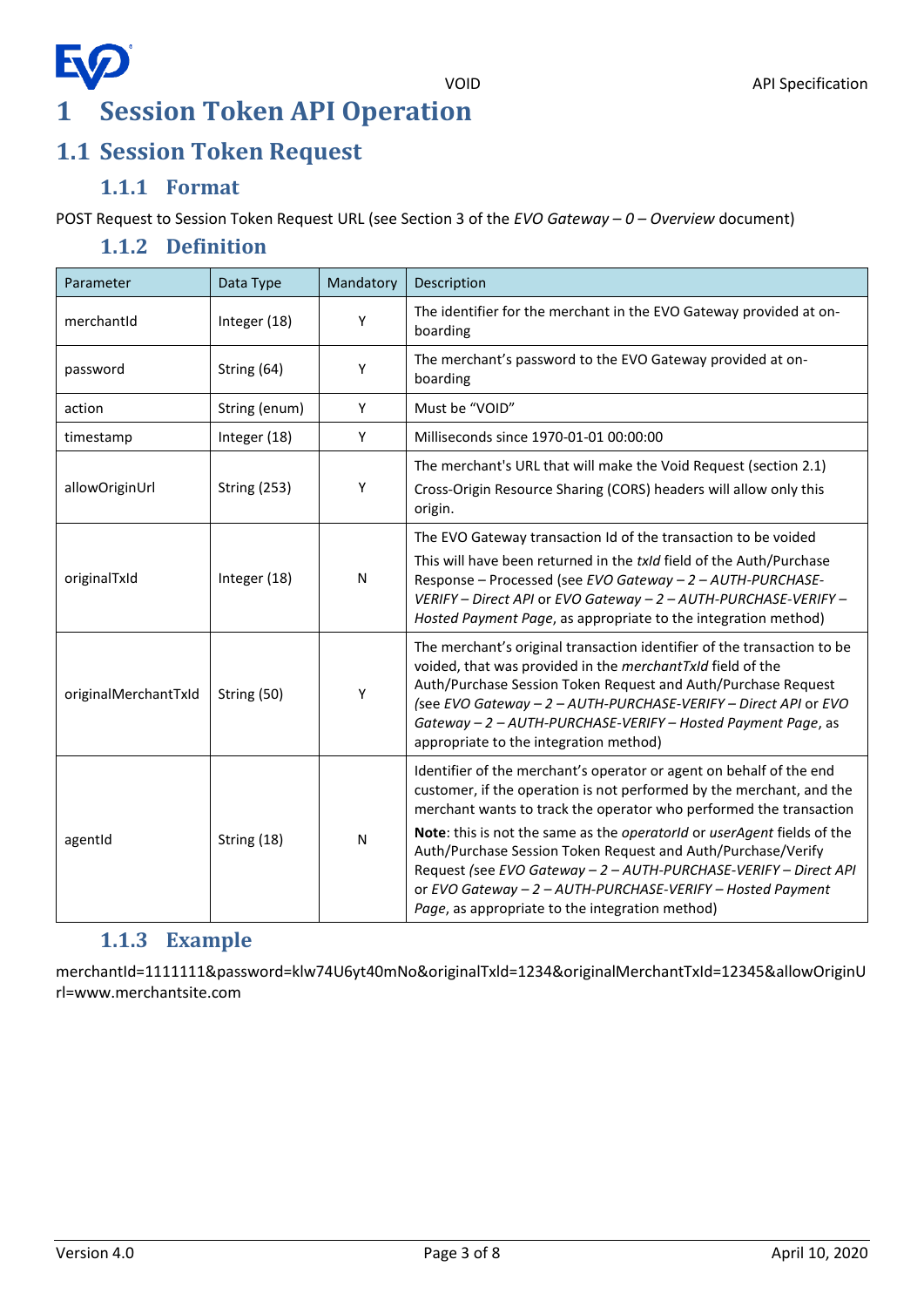# <span id="page-3-0"></span>EQ **1.2 Session Token Response – Processed**

#### **1.2.1 Format**

#### <span id="page-3-2"></span><span id="page-3-1"></span>JSON

#### **1.2.2 Definition**

| Parameter         | Data Type      | Description                                                                                                                                                                                                                                                                               |
|-------------------|----------------|-------------------------------------------------------------------------------------------------------------------------------------------------------------------------------------------------------------------------------------------------------------------------------------------|
| result            | String (40)    | Will always be "success"                                                                                                                                                                                                                                                                  |
| merchantId        | Integer (18)   | The <i>merchantid</i> value received in the Session Token Request (section 1.1)                                                                                                                                                                                                           |
| token             | String (40)    | The Session Token that is a one-time use, hexadecimal string<br>The Session Token that must only be used for the Void Request (see Section 2.1)<br>Session tokens are valid for 3600 second (1 hour) after which they expire<br>Any requests with expired session tokens will be rejected |
| resultId          | String (40)    | Hexadecimal string that is to be used in any support request calls                                                                                                                                                                                                                        |
| processingTime    | Integer $(18)$ | The time in seconds for the process to complete                                                                                                                                                                                                                                           |
| additionalDetails | Array          | Not used – will always be " $\{$ " or not included                                                                                                                                                                                                                                        |

### **1.2.3 Example**

<span id="page-3-3"></span>{

```
"result": "success",
```
"resultId": "85034083-22dd-49ff-9906-495098c42501",

"merchantId": "167738",

"additionalDetails": {},

"processingTime": 33,

"token": "72102985-5a92-4cde-a51b-9459d37d97a9"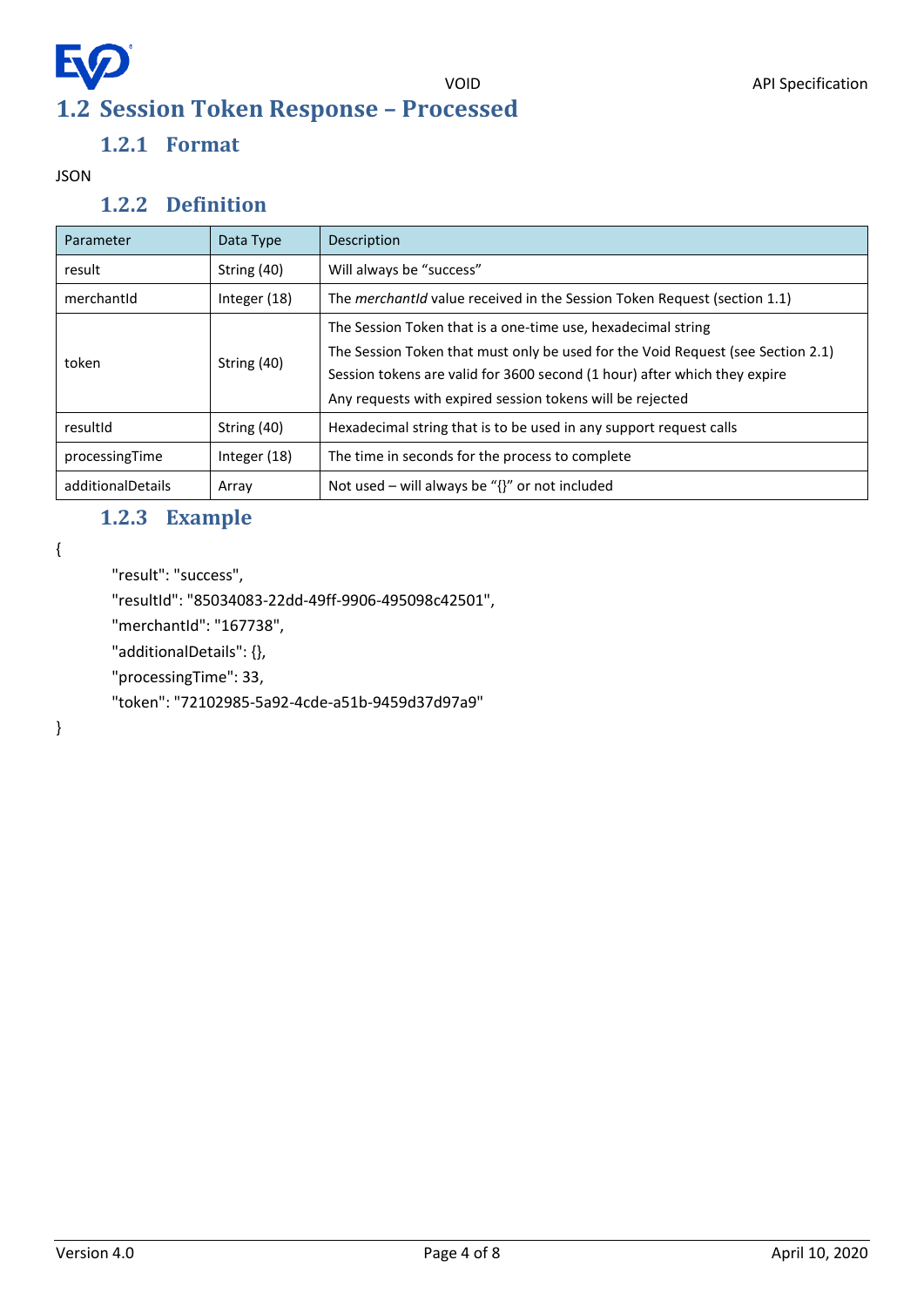## <span id="page-4-0"></span>**EV** VOID API Specification **1.3 Session Token Response – Not Processed**

## **1.3.1 Format**

<span id="page-4-2"></span><span id="page-4-1"></span>JSON

#### **1.3.2 Definition**

| Parameter         | Data Type           | Description                                                        |
|-------------------|---------------------|--------------------------------------------------------------------|
| result            | String (40)         | Will always be "failure"                                           |
| resultId          | String (40)         | Hexadecimal string that is to be used in any support request calls |
| processingTime    | Integer (18)        | The time in seconds for the process to complete                    |
| additionalDetails | Array               | Not used – will always be " $\{$ " or not included                 |
| errors            | <b>String Array</b> | List of issues                                                     |

### **1.3.3 Example**

<span id="page-4-3"></span>{

```
"result": "failure",
```
"resultId": "99392fc1-bcd9-4fb0-8838-7dc37256cb51",

"additionalDetails": {},

"errors": [

{ "messageCode": "This field is required in [REQUEST]", "fieldName": "password" }

```
],
```
"processingTime": 4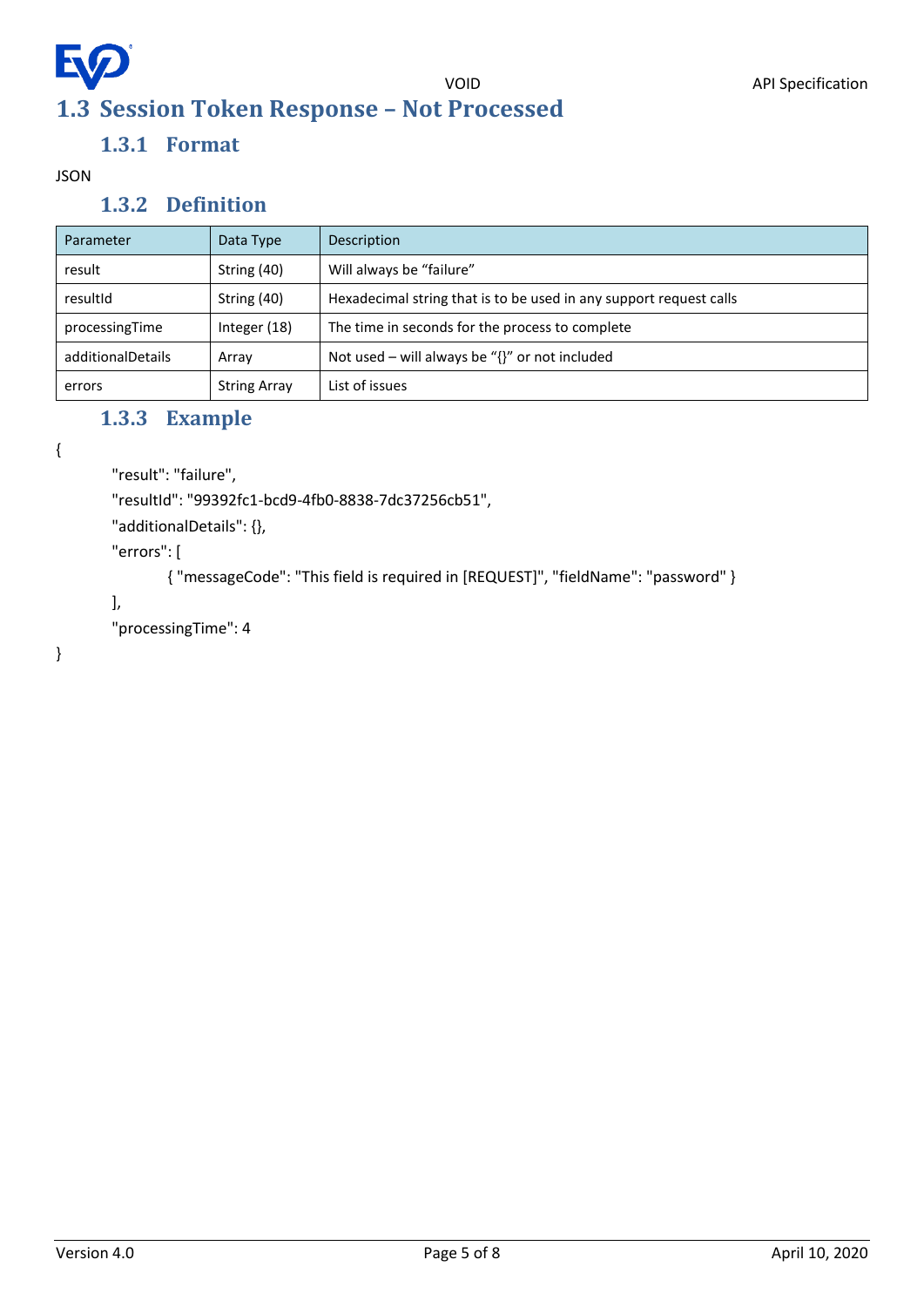

# <span id="page-5-1"></span><span id="page-5-0"></span>**2.1 Void Request**

#### **2.1.1 Format**

<span id="page-5-3"></span><span id="page-5-2"></span>POST Request to Action Request URL (see Section 3 of the *EVO Gateway – 0 – Overview* document)

#### **2.1.2 Definition**

| Parameter  | Data Type    | Mandatory | Description                                                                                                                                                 |
|------------|--------------|-----------|-------------------------------------------------------------------------------------------------------------------------------------------------------------|
| merchantId | Integer (18) | ۷         | The identifier for the merchant in the EVO Gateway provided at on-boarding<br>This must be the same as that sent in the Session Token Request (section 1.1) |
| token      | String (40)  | v         | Session Token received in the Session Token Response - Processed (section 1.2)                                                                              |

#### **2.1.3 Example**

<span id="page-5-4"></span>merchantId=1111111&token=fghij67890fghij67890

## <span id="page-5-5"></span>**2.2 Void Response - Processed**

#### **2.2.1 Format**

<span id="page-5-7"></span><span id="page-5-6"></span>JSON

### **2.2.2 Definition**

| Parameter/Label               | Data Type                    | Description                                                                                                                   |                                                                            |  |
|-------------------------------|------------------------------|-------------------------------------------------------------------------------------------------------------------------------|----------------------------------------------------------------------------|--|
| result                        | String (40)                  | Will always be "success"                                                                                                      |                                                                            |  |
| merchantId                    | Integer (18)                 | The merchantid value sent in the Session Token Request (section 1.1)                                                          |                                                                            |  |
| action                        | String (enum)                | Will always be "VOID"                                                                                                         |                                                                            |  |
| originalMerchantTxId          | String (50)                  | The merchant transaction identifier of the transaction that was voided                                                        |                                                                            |  |
| originalTxId                  | Integer (18)                 | The EVO Gateway transaction Id of the transaction voided sent in the Session<br>Token Request (section 1.1)                   |                                                                            |  |
| amount                        | BigDecimal<br>(15.2 or 15.3) | The transaction amount voided sent in the Session Token Request (section 1.1)                                                 |                                                                            |  |
| currency                      | String (enum)                | The transaction ISO alpha-3 currency code, as defined in the ISO 4217 standard,<br>used in the original and void transactions |                                                                            |  |
| customerId                    | String (20)                  | The EVO Gateway customer identifier used in the original and void transactions                                                |                                                                            |  |
| pan                           | <b>String (100)</b>          | The customer account value/number used in the original and the void<br>transactions                                           |                                                                            |  |
| brandId                       | Integer (18)                 |                                                                                                                               | The brandId value for the original and the void transaction                |  |
| paymentSolutionId             | Integer (18)                 | The paymentSolutionId value used in the original and void transactions                                                        |                                                                            |  |
|                               |                              | The status of the transaction in EVO Gateway:                                                                                 |                                                                            |  |
|                               | String (enum)                | <b>Status</b>                                                                                                                 | Condition                                                                  |  |
| status                        |                              | <b>VOID</b>                                                                                                                   | If "VOID" successful                                                       |  |
|                               |                              | <b>ERROR</b>                                                                                                                  | If an error was returned by the payment process                            |  |
| <b>String (400)</b><br>errors |                              |                                                                                                                               | Any errors that occurred during the successful processing of a transaction |  |
| resultId                      | String (40)                  | Hexadecimal string that is to be used in any support request calls                                                            |                                                                            |  |
| processingTime                | Integer (18)                 | The time in seconds for the process to complete                                                                               |                                                                            |  |
| additionalDetails             | Array                        | Not used - will always be "{}" or not included                                                                                |                                                                            |  |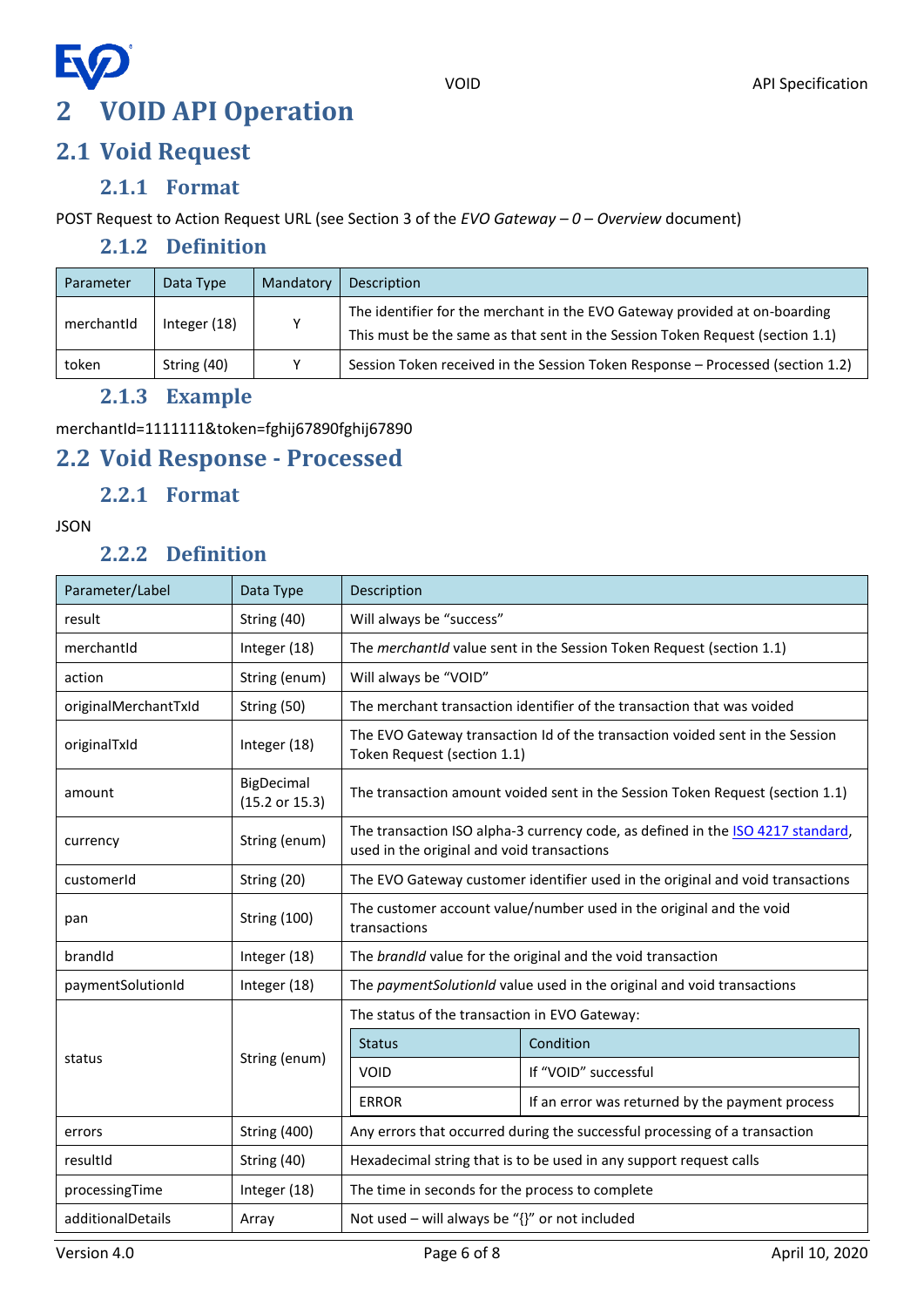

| Parameter/Label                           | Data Type   | Description                                                                                                                                                                                                                                                                  |
|-------------------------------------------|-------------|------------------------------------------------------------------------------------------------------------------------------------------------------------------------------------------------------------------------------------------------------------------------------|
| customParameter1Or<br>customParameter20Or | String (50) | The original 20x (50 character) free text fields provided by the merchant in the<br>Session Token Request of the Auth/Purchase/Verify API Operation                                                                                                                          |
| customParameter1<br>customParameter20     | String (50) | The 20x (50 character) free text fields provided by the merchant in the Session<br>Token Request of the Auth/Purchase/Verify API Operation with the non-Basic<br>Latin characters replaced by a space character.<br>These values will have been sent for payment processing. |

### **2.2.3 Example**

<span id="page-6-0"></span>{

```
"result":"success",
```
"resultId": "4fd9f223-bb1a-4879-a6e6-81a10b53bdca",

"merchantId":111111,

"originalMerchantTxId":"abc123",

"originalTxId":123,

"amount":12.50,

"currency":"GBP",

"customerId":"mgn456",

"action":"VOID",

```
"pan":"45ae201ghy23498FjMj701",
```
"brandId":3,

"paymentSolutionId":500,

"status":"VOID",

"additionalDetails": {},

"processingTime": 948